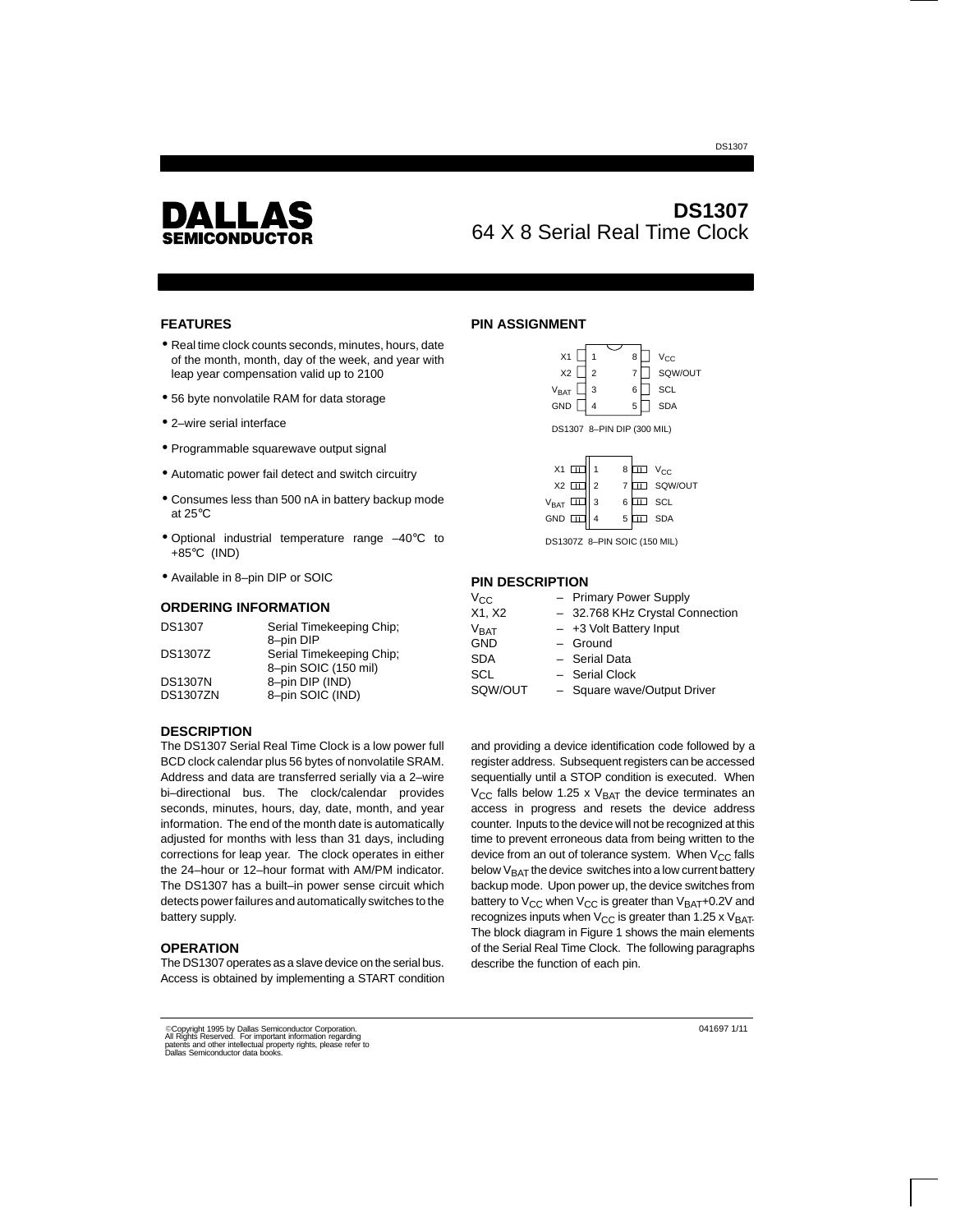## **DS1307 BLOCK DIAGRAM** Figure 1



#### **SIGNAL DESCRIPTIONS**

 $V_{CC}$ , GND – DC power is provided to the device on these pins.  $V_{CC}$  is the +5 volt input. When 5 volts are applied within normal limits, the device is fully accessible and data can be written and read. When a 3 volt battery is connected to the device and  $V_{CC}$  is below 1.25 x V<sub>BAT</sub>, reads and writes are inhibited. However, the Timekeeping function continues unaffected by the lower input voltage. As  $V_{CC}$  falls below  $V_{BAT}$  the RAM and timekeeper are switched over to the external 3 volt battery.

**VBAT** – Battery input for any standard 3 volt lithium cell or other energy source. Battery voltage must be held between 2.5 and 3.5 volts for proper operation. The nominal write protect trip point voltage at which access to the real time clock and user RAM is denied is set by the internal circuitry as 1.25 x  $V_{BAT}$  nominal. A Lithium battery with 35 mAh or greater will back up the DS1307 for more than 10 years in the absence of power.

**SCL (Serial Clock Input)** – SCL is used to synchronize data movement on the serial interface.

**SDA (Serial Data Input/Output)** – SDA is the input/ output pin for the 2–wire serial interface. The SDA pin is open drain which requires an external pull–up resistor.

**SQW/OUT (Square Wave/ Output Driver)** – When enabled, the SQWE bit set to 1, the SQW/OUT pin outputs one of four square wave frequencies (1 Hz, 4 KHz, 8 KHz, 32 KHz). The SQW/OUT pin is open drain which requires an external pull–up resistor.

**X1, X2** – Connections for a standard 32.768 KHz quartz crystal. The internal oscillator circuitry is designed for operation with a crystal having a specified load capacitance (CL) of 12.5 pF.

041697 2/11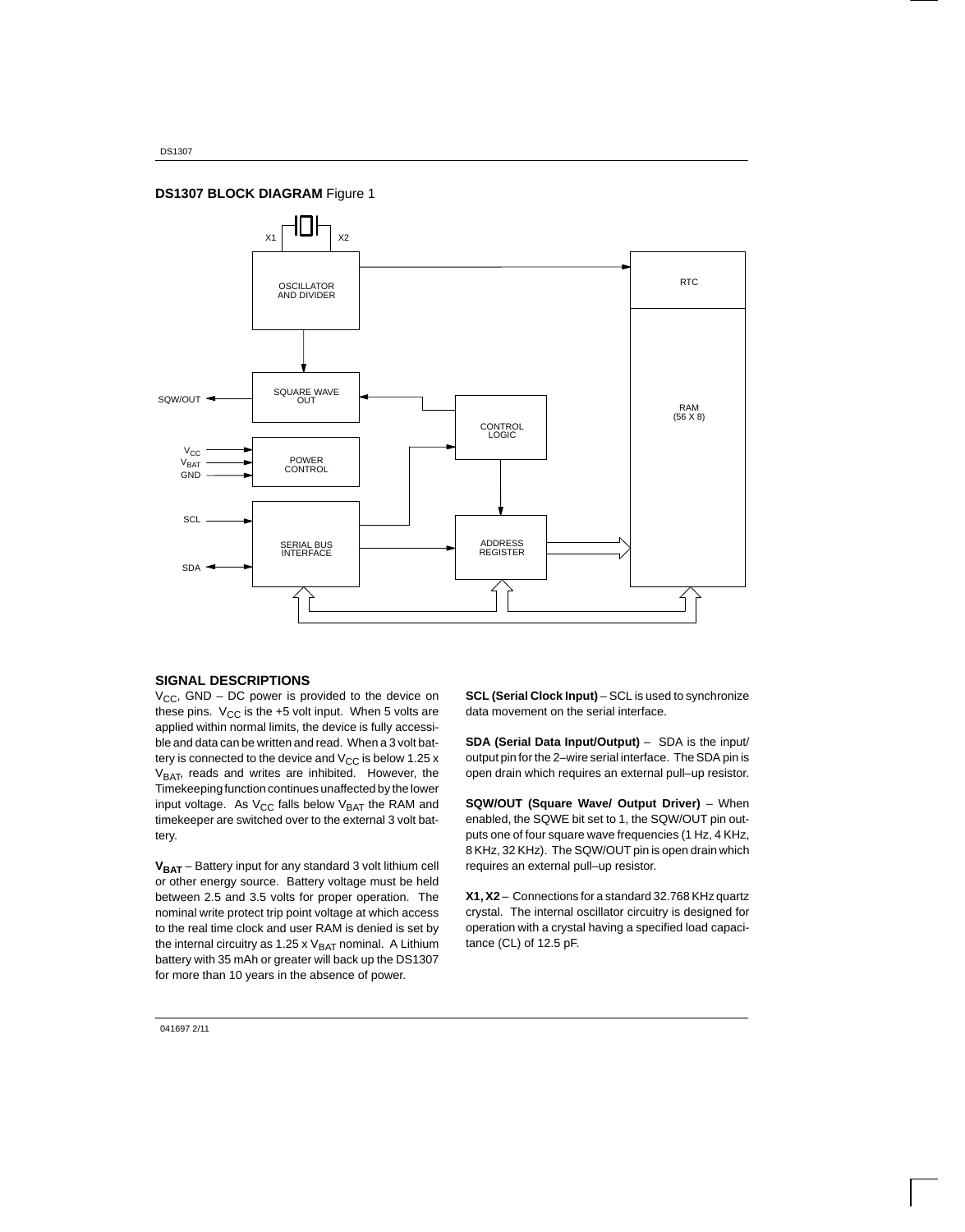#### **RTC AND RAM ADDRESS MAP**

The address map for the RTC and RAM registers of the DS1307 is shown in Figure 2. The real time clock registers are located in address locations 00h to 07h. The

## **DS1307 ADDRESS MAP** Figure 2

SECONDS MINUTES HOURS DAY DATE MONTH YEAR CONTROL RAM 56 X 8 00H 07H 08H 3FH

### **CLOCK AND CALENDAR**

The time and calendar information is obtained by reading the appropriate register bytes. The real time clock registers are illustrated in Figure 3. The time and calendar are set or initialized by writing the appropriate register bytes. The contents of the time and calendar registers are in the Binary–Coded Decimal (BCD) format. Bit 7 of Register 0 is the Clock Halt (CH) bit. When this bit is set to a one, the oscillator is disabled. When cleared to a zero, the oscillator is enabled.

The DS1307 can be run in either 12–hour or 24–hour mode. Bit 6 of the hours register is defined as the 12– or 24–hour mode select bit. When high, the 12–hour mode is selected. In the 12–hour mode, bit 5 is the AM/PM bit with logic high being PM. In the 24–hour mode, bit 5 is the second 10 hour bit (20–23 hours).

RAM registers are located in address locations 08h to 3Fh. During a multibyte access, when the address pointer reaches 3Fh, the end of RAM space, it wraps around to location 00h, the beginning of the clock space.

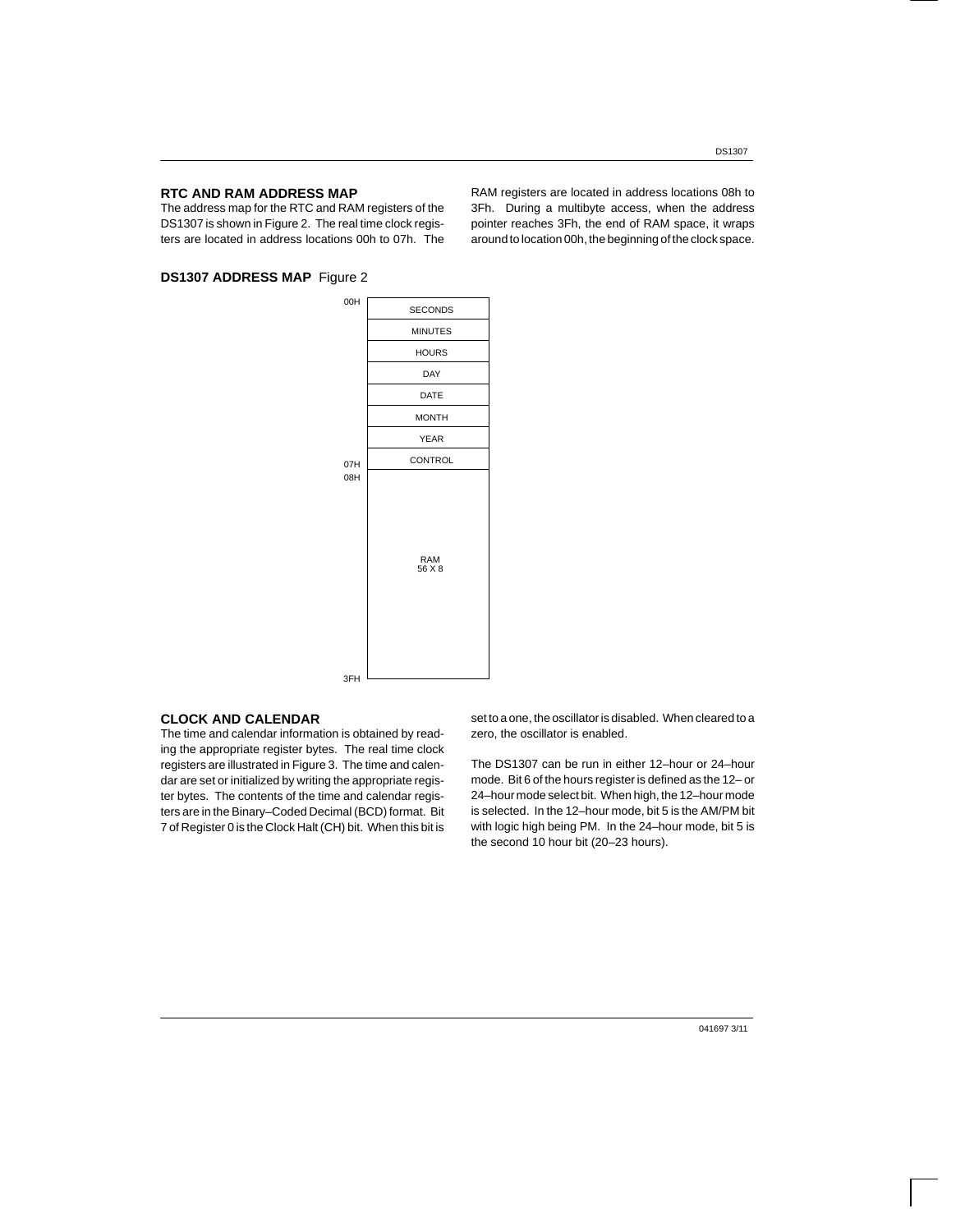## **DS1307 TIMEKEEPER REGISTERS** Figure 3

| $00 - 59$                              |
|----------------------------------------|
|                                        |
| $00 - 59$                              |
| $01 - 12$<br>$00 - 23$                 |
| $1 - 7$                                |
| $01 - 28/29$<br>$01 - 30$<br>$01 - 31$ |
| $01 - 12$                              |
| $00 - 99$                              |
|                                        |
|                                        |

#### **CONTROL REGISTER**

The DS1307 Control Register is used to control the operation of the SQW/OUT pin.

|       |              | ВІТ 7   ВІТ 6   ВІТ 5   ВІТ 4   ВІТ 3   ВІТ 2   ВІТ 1   ВІТ 0 |              |           |  |
|-------|--------------|---------------------------------------------------------------|--------------|-----------|--|
| I OUT | $\mathsf{x}$ | x Isqwelx                                                     | $\mathsf{X}$ | $RST$ RS0 |  |

OUT (Output control): This bit controls the output level of the SQW/OUT pin when the square wave output is disabled. If SQWE = 0, the logic level on the SQW/OUT pin is 1 if OUT = 1 and is 0 if OUT = 0.

SQWE (Square wave Enable): This bit when set to a logic 1 will enable the oscillator output. The frequency of the square wave output depends on the value of the RS0 and RS1 bits.

RS (Rate Select): These bits control the frequency of the square wave output when the square wave output has been enabled. Table 1 lists the square wave frequencies that can be selected with the RS bits.

#### **SQUAREWAVE OUTPUT FREQUENCY** Table 1

| RS <sub>1</sub> | R <sub>S0</sub> | <b>SQW OUTPUT</b><br><b>FREQUENCY</b> |
|-----------------|-----------------|---------------------------------------|
|                 |                 | 1 Hz                                  |
|                 |                 | 4 KHz                                 |
|                 |                 | 8 KHz                                 |
|                 |                 | 32 KHz                                |

#### **2–WIRE SERIAL DATA BUS**

The DS1307 supports a bi–directional 2–wire bus and data transmission protocol. A device that sends data onto the bus is defined as a transmitter and a device receiving data as a receiver. The device that controls the message is called a master. The devices that are controlled by the master are slaves. The bus must be controlled by a master device which generates the serial clock (SCL), controls the bus access, and generates the START and STOP conditions. The DS1307 operates as a slave on the 2–wire bus. A typical bus configuration using this 2–wire protocol is show in Figure 4.

041697 4/11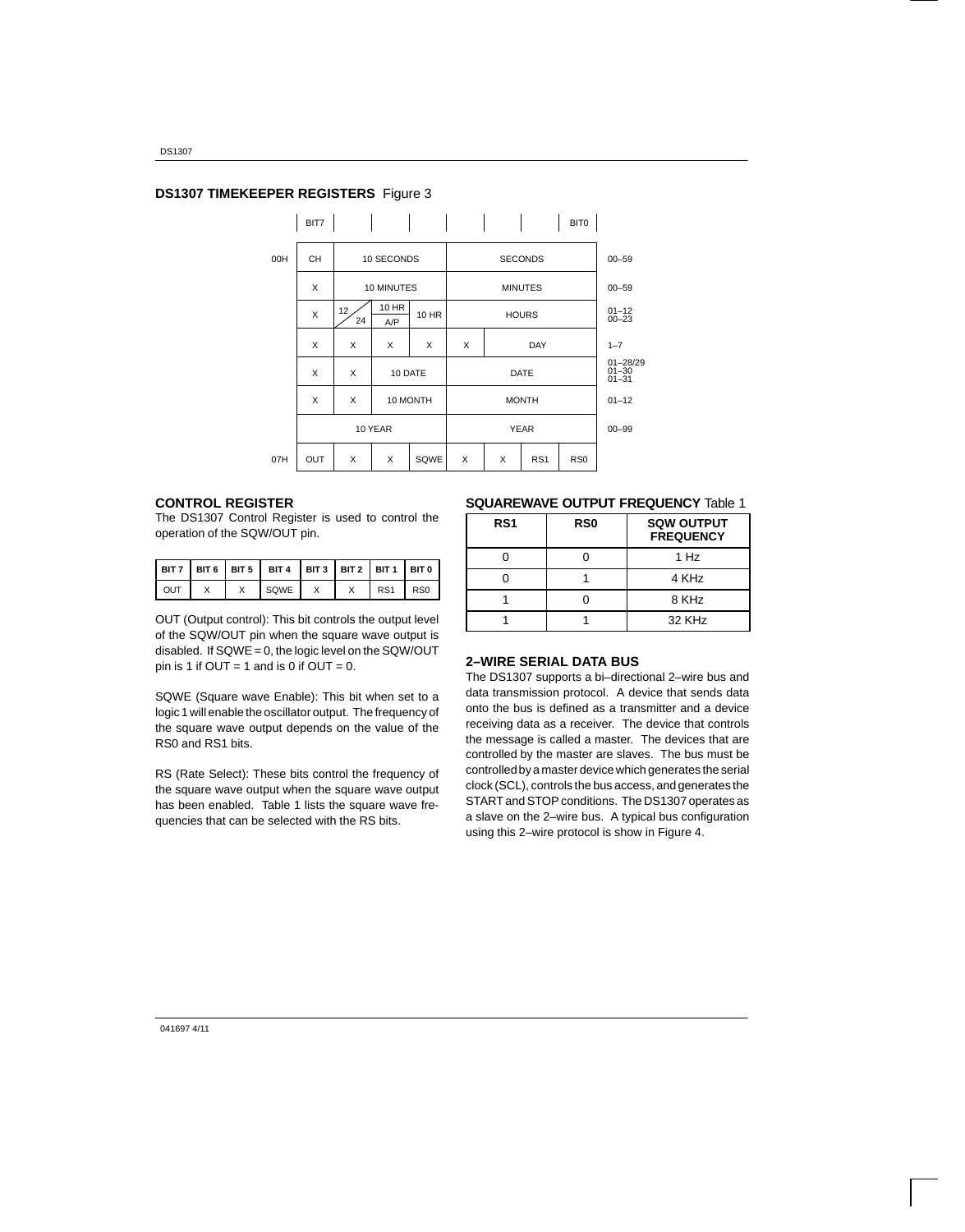#### **TYPICAL 2–WIRE BUS CONFIGURATION** Figure 4



The following bus protocol has been defined (see Figure 5).

- Data transfer may be initiated only when the bus is not busy.
- During data transfer, the data line must remain stable whenever the clock line is HIGH. Changes in the data line while the clock line is high will be interpreted as control signals.

Accordingly, the following bus conditions have been defined:

Bus not busy: Both data and clock lines remain HIGH.

Start data transfer: A change in the state of the data line from high to low, while the clock line is high, defines a START condition.

Stop data transfer: A change in the state of the data line from low to high, while the clock line is high defines the STOP condition.

Data valid: The state of the data line represents valid data when, after a START condition, the data line is stable for the duration of the high period of the clock signal. The data on the line must be changed during the low period of the clock signal. There is one clock pulse per bit of data.

Each data transfer is initiated with a START condition and terminated with a STOP condition. The number of data bytes transferred between the START and the STOP conditions is not limited, and is determined by the master device. The information is transferred byte– wise and each receiver acknowledges with a ninth bit.

Acknowledge: Each receiving device, when addressed, is obliged to generate an acknowledge after the reception of each byte. The master device must generate an extra clock pulse which is associated with this acknowledge bit.

A device that acknowledges must pull down the SDA line during the acknowledge clock pulse in such a way that the SDA line is stable low during the high period of the acknowledge related clock pulse. Of course, setup and hold times must be taken into account. When receiving data from a slave a master must signal an end of data to the slave by not generating an acknowledge bit on the last byte that has been clocked out of the slave. In this case, the slave must leave the data line high to enable the master to generate the STOP condition.

#### **DATA TRANSFER**

Figures 5, 6, and 7 detail how data transfer is accomplished on the 2–wire bus. Depending on the state of the  $R/\overline{W}$  bit in the transmission protocols as shown in Figures 6 and 7, two types of data transfer are possible: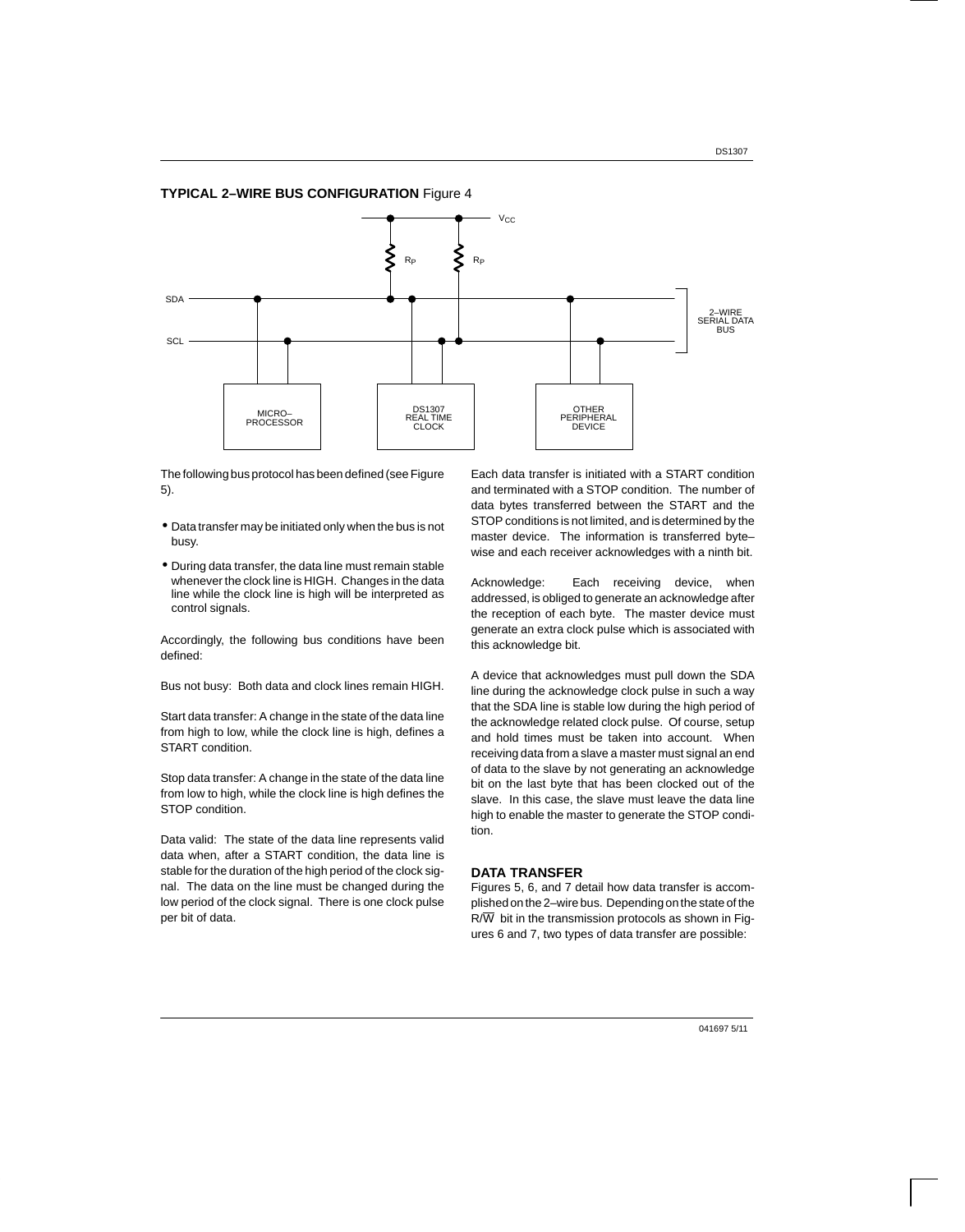

1. Data transfer from a master transmitter to a slave receiver. The first byte transmitted by the master is the slave address. Next follows a number of data bytes. The slave returns an acknowledge bit after each received byte. Data is transfered with the most

significant bit (MSB) first.

2. Data transfer from a slave transmitter to a master receiver. The first byte (the slave address) is transmitted by the master. The slave then returns an acknowledge bit. This is followed by the slave transmitting a number of data bytes. The master returns an acknowledge bit after all received bytes other than the last byte. At the end of the last received byte, a 'not acknowledge' is returned.

The master device generates all of the serial clock pulses and the START and STOP conditions. A transfer is ended with a STOP condition or with a repeated START condition. Since a repeated START condition is also the beginning of the next serial transfer, the bus will not be released. Data is transfered with the most significant bit (MSB) first.

The DS1307 may operate in the following two modes:

1. Slave receiver mode (DS1307 write mode): Serial data and clock are received through SDA and SCL. After each byte is received an acknowledge bit is transmitted. START and STOP conditions are recognized as the beginning and end of a serial transfer. Address recognition is performed by hardware after reception of the slave address and direction bit (See Figure 6). The address byte is the first byte received after the start condition is generated by the master. The address byte contains the 7 bit DS1307 address, which is 1101000, followed by the direction bit (R/W\) which for a write is a 0. After receiving and decoding the address byte the DS1307 outputs an acknowledge on the SDA line. After the DS1307 acknowledges the slave address + write bit, the master transmits a register address to the DS1307 This will set the register pointer on the DS1307. The master will then begin transmitting each byte of data with the DS1307 acknowledging each byte received. The master will generate a stop condition to terminate the data write.



#### **DATA WRITE – SLAVE RECEIVER MODE** Figure 6

041697 6/11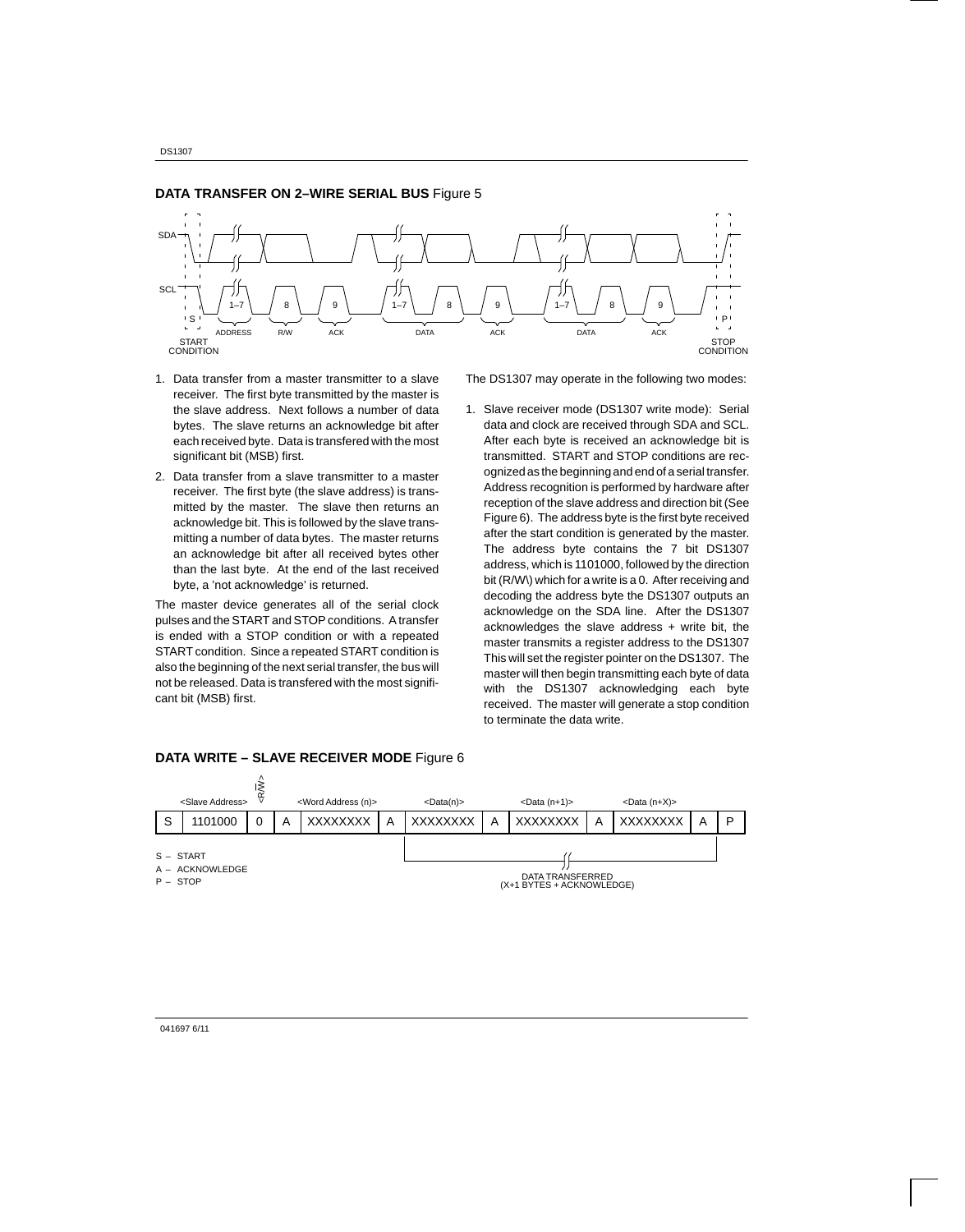2. Slave transmitter mode (DS1307 read mode): The first byte is received and handled as in the slave receiver mode. However, in this mode, the direction bit will indicate that the transfer direction is reversed. Serial data is transmitted on SDA by the DS1307 while the serial clock is input on SCL. START and STOP conditions are recognized as the beginning and end of a serial transfer (See Figure 7). The address byte is the first byte received after the start condition is generated by the master. The address byte contains the 7 bit DS1307 address, which is

1101000, followed by the direction bit (R/W\) which for a read is a 1. After receiving and decoding the address byte the DS1307 inputs an acknowledge on the SDA line. The DS1307 then begins to transmit data starting with the register address pointed to by the register pointer. If the register pointer is not written to before the initiation of a read mode the first address that is read is the last one stored in the register pointer. The DS1307 must receive a Not Acknowledge to end a read.

#### **DATA READ – SLAVE TRANSMITTER MODE** Figure 7



DS1307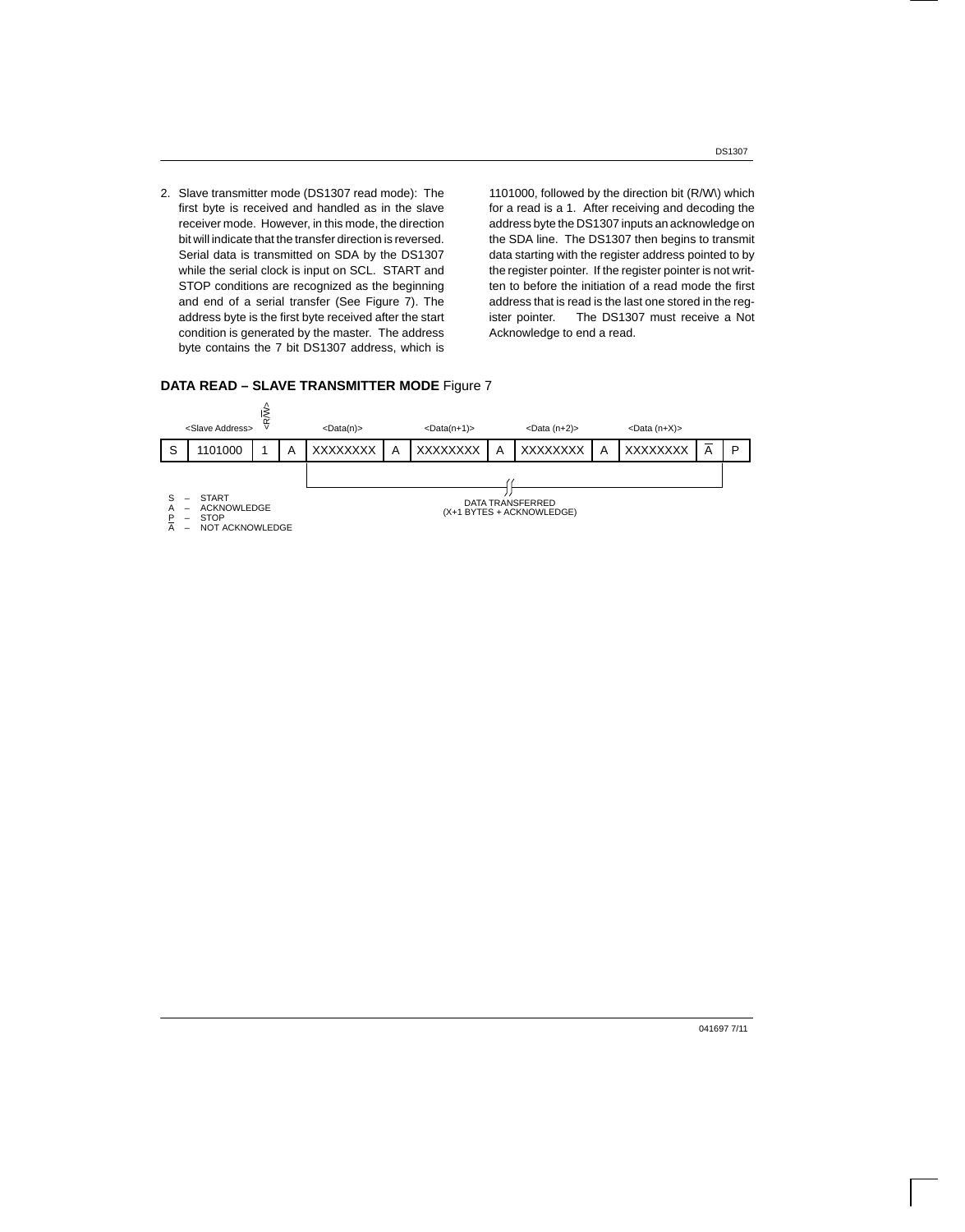DS1307

### **ABSOLUTE MAXIMUM RATINGS\***

Voltage on Any Pin Relative to Ground  $-0.5V$  to +7.0V<br>Operating Temperature  $0^{\circ}$ C to 70°C Operating Temperature 0°C to 70°C<br>Storage Temperature 6 -55°C to +125°C Storage Temperature  $-55^{\circ}$ C to +125°C<br>Soldering Temperature  $260^{\circ}$ C for 10 seconds Soldering Temperature

\* This is a stress rating only and functional operation of the device at these or any other conditions above those indicated in the operation sections of this specification is not implied. Exposure to absolute maximum rating conditions for extended periods of time may affect reliability.

The Dallas Semiconductor DS1307 is built to the highest quality standards and manufactured for long term reliability. All Dallas Semiconductor devices are made using the same quality materials and manufacturing methods. However, standard versions of the DS1307 are not exposed to environmental stresses, such as burn–in, that some industrial applications require. Products which have successfully passed through this series of environmental stresses are marked IND or N, denoting their extended operating temperature and reliability rating. For specific reliability information on this product, please contact the factory at (972) 371–4448.

## **RECOMMENDED DC OPERATING CONDITIONS** (0°C to 70°C)

| <b>PARAMETER</b>                 | <b>SYMBOL</b>    | <b>MIN</b> | <b>TYP</b> | <b>MAX</b>    | <b>UNITS</b> | <b>NOTES</b> |
|----------------------------------|------------------|------------|------------|---------------|--------------|--------------|
| Supply Voltage                   | Vcc              | 4.5        | 5.0        | 5.5           |              |              |
| Logic 1                          | Vıн              | 2.2        |            | $V_{CC}$ +0.3 |              |              |
| Logic 0                          | $V_{IL}$         | $-0.3$     |            | $+0.8$        |              |              |
| V <sub>BAT</sub> Battery Voltage | $V_{\text{BAT}}$ | 2.5        |            | 3.5           |              |              |

## **DC ELECTRICAL CHARACTERISTICS** (0°C to 70°C; V<sub>CC</sub>=4.5V to 5.5V)

|                                                  |                  |            |            |            | ັບ           |                |
|--------------------------------------------------|------------------|------------|------------|------------|--------------|----------------|
| <b>PARAMETER</b>                                 | <b>SYMBOL</b>    | <b>MIN</b> | <b>TYP</b> | <b>MAX</b> | <b>UNITS</b> | <b>NOTES</b>   |
| Input Leakage                                    | Iц               |            |            |            | μA           | 10             |
| I/O Leakage                                      | <sup>I</sup> LO  |            |            |            | μA           | 11             |
| Logic 0 Output                                   | $V_{OL}$         |            |            | 0.4        | $\vee$       | $\overline{2}$ |
| <b>Active Supply Current</b>                     | <b>I</b> CCA     |            |            | 1.5        | mA           | 9              |
| <b>Standby Current</b>                           | <sup>I</sup> ccs |            |            | 200        | μA           | 3              |
| Battery Current (OSC ON);<br>SQW/OUT OFF         | <b>BAT1</b>      |            | 300        | 500        | nA           | 4              |
| Battery Current (OSC ON);<br>SQW/OUT ON (32 KHz) | <b>BAT2</b>      |            | 480        | 800        | nA           | 4              |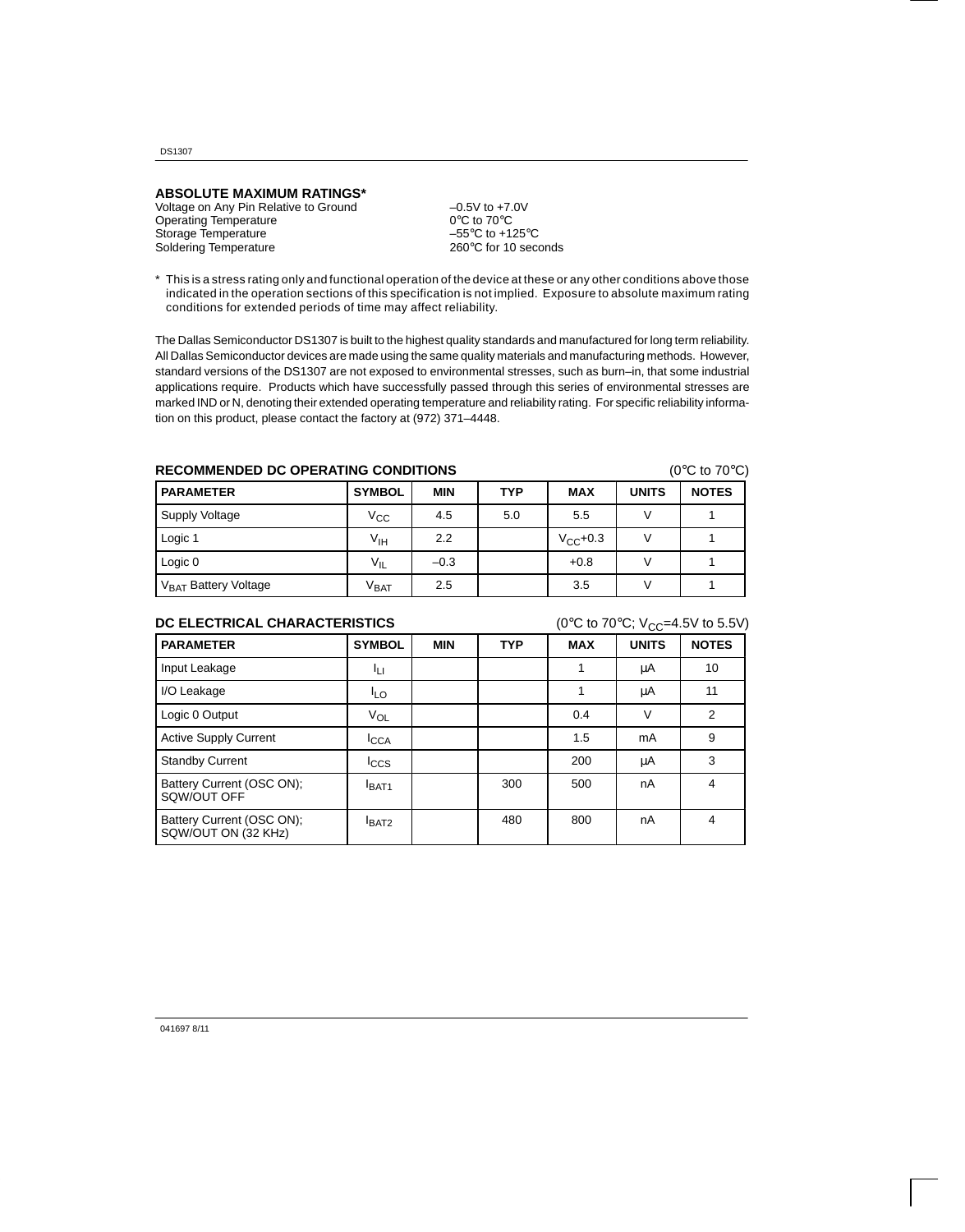| AC ELECTRICAL CHARACTERISTICS                        |                     |            |            |            |              | (0°C to 70°C; V <sub>CC</sub> =4.5V to 5.5V) |
|------------------------------------------------------|---------------------|------------|------------|------------|--------------|----------------------------------------------|
| <b>PARAMETER</b>                                     | <b>SYMBOL</b>       | <b>MIN</b> | <b>TYP</b> | <b>MAX</b> | <b>UNITS</b> | <b>NOTES</b>                                 |
| <b>SCL Clock Frequency</b>                           | $f_{\rm SCL}$       | $\Omega$   |            | 100        | <b>KHz</b>   |                                              |
| Bus Free Time Between a STOP<br>and START Condition  | $t_{\text{BUF}}$    | 4.7        |            |            | μs           |                                              |
| Hold Time (Repeated) START<br>Condition              | t <sub>HD:STA</sub> | 4.0        |            |            | μs           | 5                                            |
| <b>LOW Period of SCL Clock</b>                       | t <sub>LOW</sub>    | 4.7        |            |            | μs           |                                              |
| <b>HIGH Period of SCL Clock</b>                      | <sup>t</sup> HIGH   | 4.0        |            |            | μs           |                                              |
| Set-up Time for a Repeated<br><b>START Condition</b> | t <sub>SU:STA</sub> | 4.7        |            |            | μs           |                                              |
| Data Hold Time                                       | <sup>t</sup> HD:DAT | 0          |            |            | μs           | 6, 7                                         |
| Data Set-up Time                                     | t <sub>SU:DAT</sub> | 250        |            |            | ns           |                                              |
| Rise Time of Both SDA and SCL<br>Signals             | $t_{\mathsf{R}}$    |            |            | 1000       | ns           |                                              |
| Fall Time of Both SDA and SCL<br>Signals             | tF                  |            |            | 300        | ns           |                                              |
| Set-up Time for STOP Condition                       | t <sub>SU:STO</sub> | 4.7        |            |            | μs           |                                              |
| Capacitive Load for each Bus<br>Line                 | $C_B$               |            |            | 400        | pF           | 8                                            |
| I/O Capacitance                                      | $C_{VQ}$            |            | 10         |            | pF           |                                              |
| <b>Crystal Capacitance</b>                           |                     |            | 12.5       |            | pF           |                                              |

#### **NOTES:**

- 1. All voltages are referenced to ground.
- 2. Logic zero voltages are specified at a sink current of 5 mA at  $V_{CC}$ =4.5V,  $V_{OL}$ =GND for capacitive loads.
- 3.  $I_{CCS}$  specified with  $V_{CC}=5.0V$  and SDA, SCL=5.0V.
- 4.  $V_{CC}$ =0V,  $V_{BAT}$ =3V.
- 5. After this period, the first clock pulse is generated.
- 6. A device must internally provide a hold time of at least 300 ns for the SDA signal (referred to the V<sub>IHMIN</sub> of the SCL signal) in order to bridge the undefined region of the falling edge of SCL.
- 7. The maximum  $t_{HD:DATA}$  has only to be met if the device does not stretch the LOW period ( $t_{LOW}$ ) of the SCL signal.
- 8.  $C_B$  total capacitance of one bus line in pF.
- 9.  $I_{CCA}$  SCL clocking at max frequency = 100 KHz.
- 10. SCL only.
- 11. SDA and SQW/OUT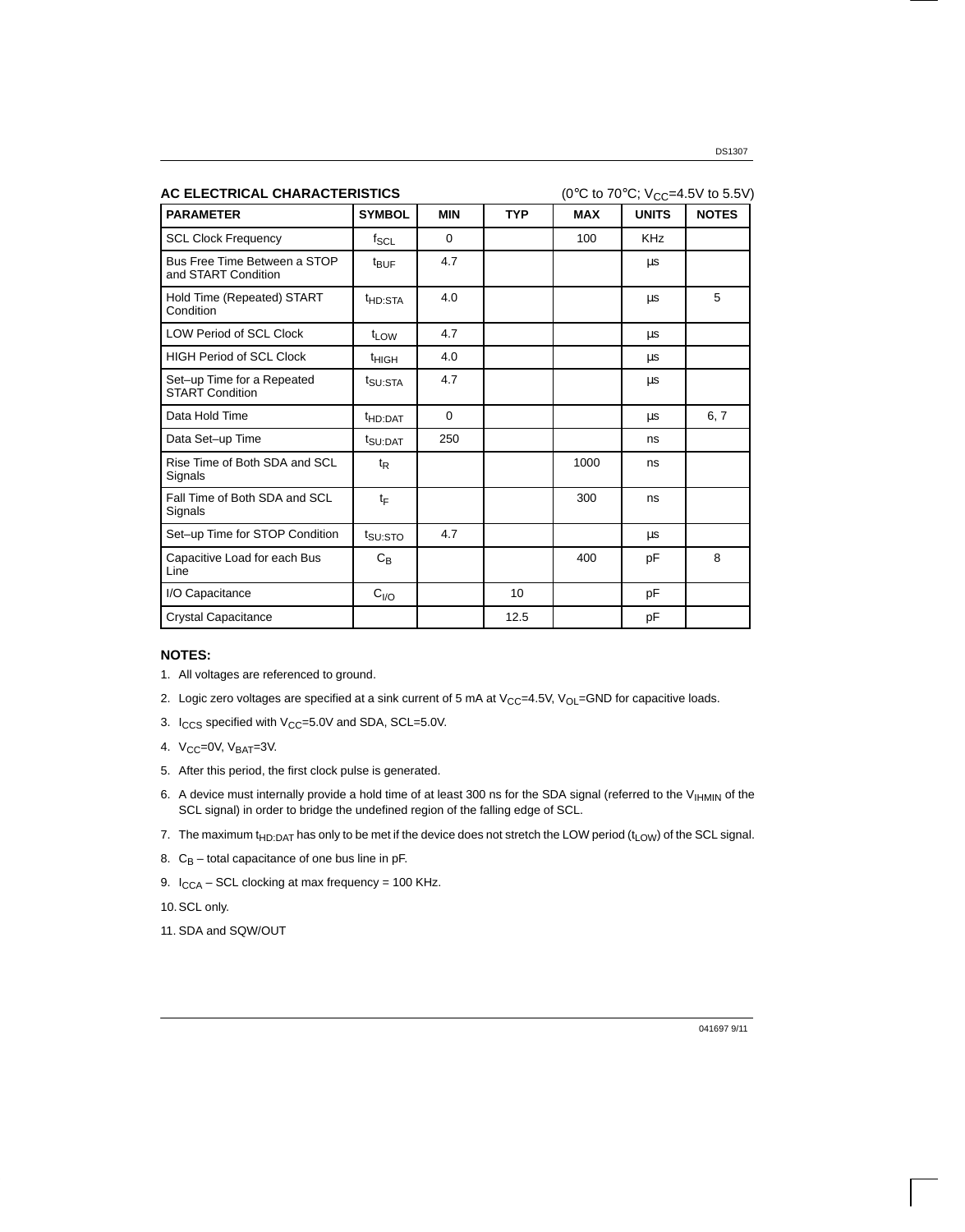DS1307



## **DS1307 64 X 8 SERIAL REAL TIME CLOCK 8–PIN DIP**







| <b>PKG</b> | 8-PIN      |            |  |  |
|------------|------------|------------|--|--|
| <b>DIM</b> | <b>MIN</b> | <b>MAX</b> |  |  |
| A IN.      | 0.360      | 0.400      |  |  |
| MМ         | 9.14       | 10.16      |  |  |
| B IN.      | 0.240      | 0.260      |  |  |
| мм         | 6.10       | 6.60       |  |  |
| C IN.      | 0.120      | 0.140      |  |  |
| <b>MM</b>  | 3.05       | 3.56       |  |  |
| D IN.      | 0.300      | 0.325      |  |  |
| <b>MM</b>  | 7.62       | 8.26       |  |  |
| E IN.      | 0.015      | 0.040      |  |  |
| MМ         | 0.38       | 1.02       |  |  |
| F IN.      | 0.120      | 0.140      |  |  |
| <b>MM</b>  | 3.04       | 3.56       |  |  |
| G IN.      | 0.090      | 0.110      |  |  |
| MM         | 2.29       | 2.79       |  |  |
| H IN.      | 0.320      | 0.370      |  |  |
| MМ         | 8.13       | 9.40       |  |  |
| JIN.       | 0.008      | 0.012      |  |  |
| MM         | 0.20       | 0.30       |  |  |
| K IN.      | 0.015      | 0.021      |  |  |
| MM         | 0.38       | 0.53       |  |  |

### 041697 10/11